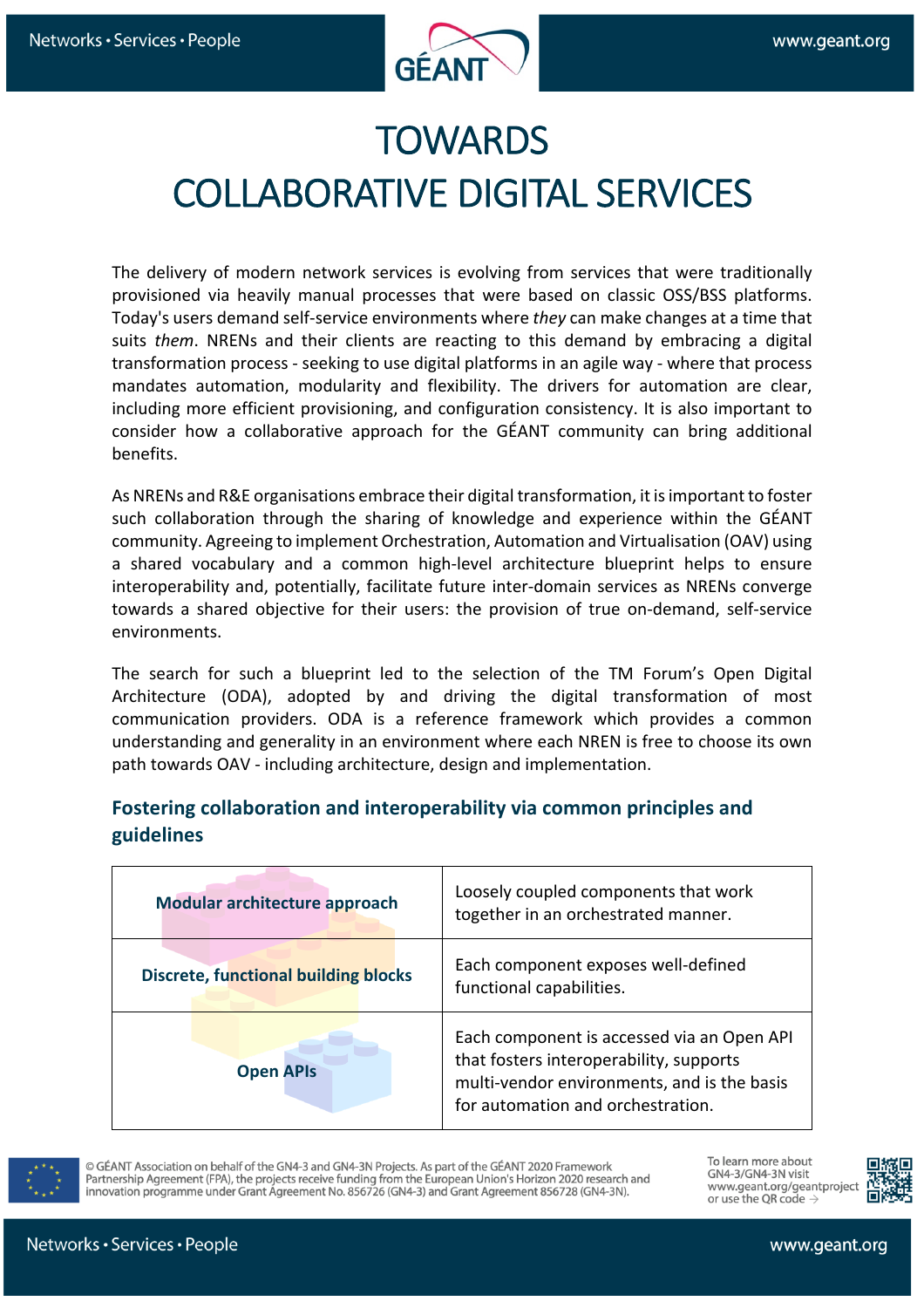#### **Leveraging ODA to build interoperable (multi-domain) digital services**

The ODA modular architecture supports efficient automation, data integrity and a streamlined approach to workflows with a template- and catalogue-based "single source of truth".

Within the GÉANT community, the federated approach of supporting interoperable discrete functional building blocks translates to agreeing to a minimum set of common APIs - used both internally and externally - and a common description of composable abstract services and resources in the corresponding catalogues. In this way, the NRENs are able to implement the Vegas rule ("what happens in the domain *stays* in the domain"), meaning that each NREN remains in control of how it implements its platforms, and decides what and how much information (or level of abstraction) is exposed to other parties or systems via open APIs.

#### **ODA Benefits**

- Agile development of new services
- Independent evolution of components
- Multi-domain and federated services via standardised patterns
- Technology agnostic blueprint
- Integrates related standards
- Faster support and troubleshooting
- Change management support
- Zero-touch orchestration
- Multi-vendor interoperability
- Stepwise evolution
- Model-driven service management
- Support for autonomous networks
- AI /ML ready

#### **OAV Wiki Knowledge Base**

| <b>Terminology</b> | https://wiki.geant.org/display/NETDEV/OAV+Terminology                         |
|--------------------|-------------------------------------------------------------------------------|
|                    | Community Portal   https://wiki.geant.org/display/NETDEV/OAV+Community+Portal |
| <b>White paper</b> | https://wiki.geant.org/display/NETDEV/OAV+Architectures                       |

- o Want to align your architecture with ODA?
- o Have an OAV use case you would like to share and work on with us?
- o Looking for a particular component or an open API specification?
- Seeking/offering to provide OAV training?



Contact us at oav@lists.geant.org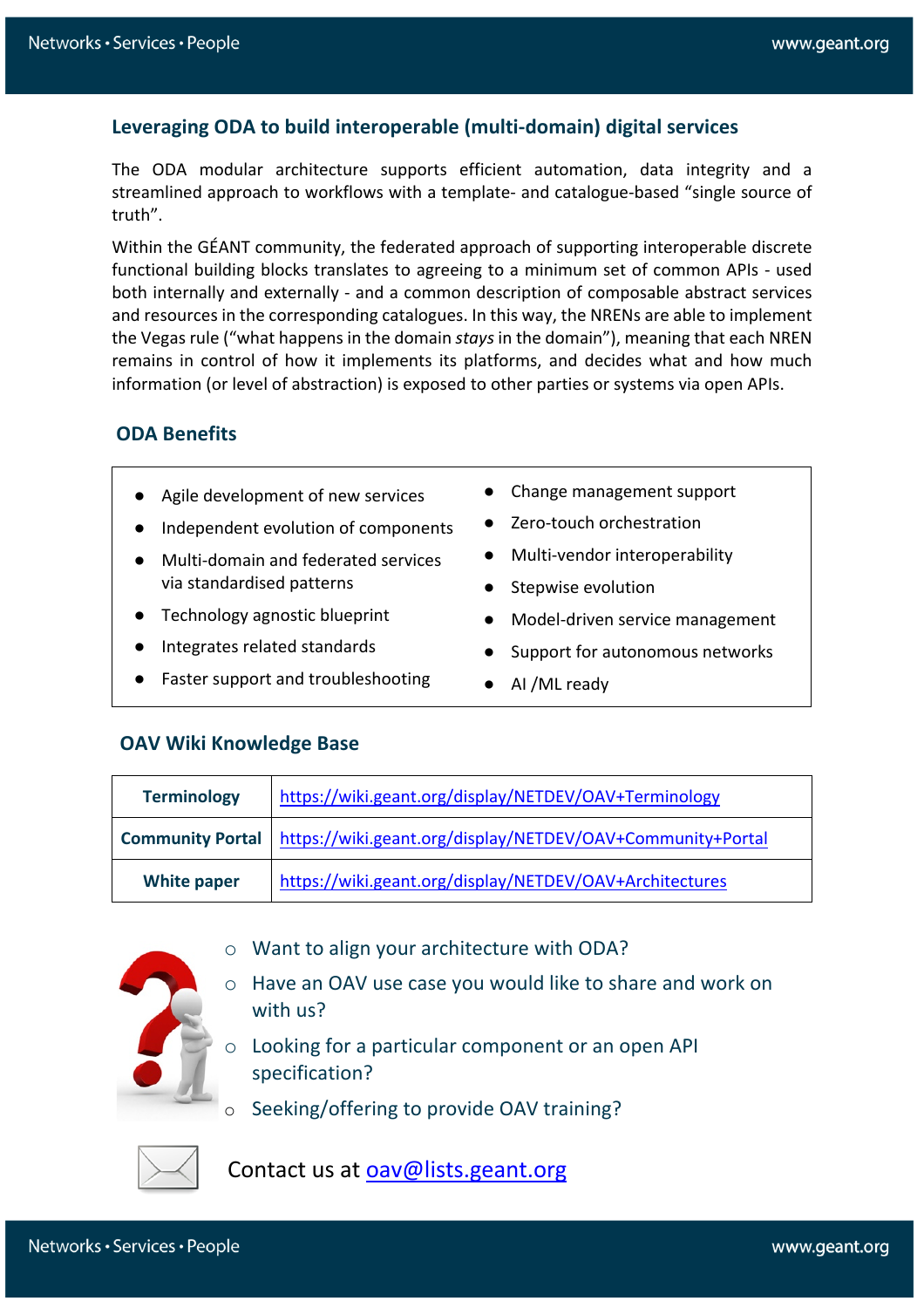



## **OAV WIKI**

https://wiki.geant.org/display/ NFTDFV/OAV



The WP6 T2 team can help you on your OAV journey.



#### **WHERE TO START?**

Map your **NREN** architecture to the Open Digital Architecture\* to start analysing the current situation

## THE AUTOMATION, ORCHESTRATION AND VIRTUALISATION OURNEY



#### FROM A TRADITIONAL OSS/BSS

Analyse components and functionalities

De-couple & de-duplicate

Expose components via APIs

Automate manual tasks per component

Use orchestrators to implement complex processes spanning multiple components

### VIA A DIGITAL PLATFORM

Agree on common terminology to understand each other

Common service abstraction definition

Interoperable interfacing via common Open APIs

Federate with other NRFNs or commercial providers

### TO AN INTEROPERABLE COMMUNITY

On-demand provisioning of multi-domain services using common APIs and data models